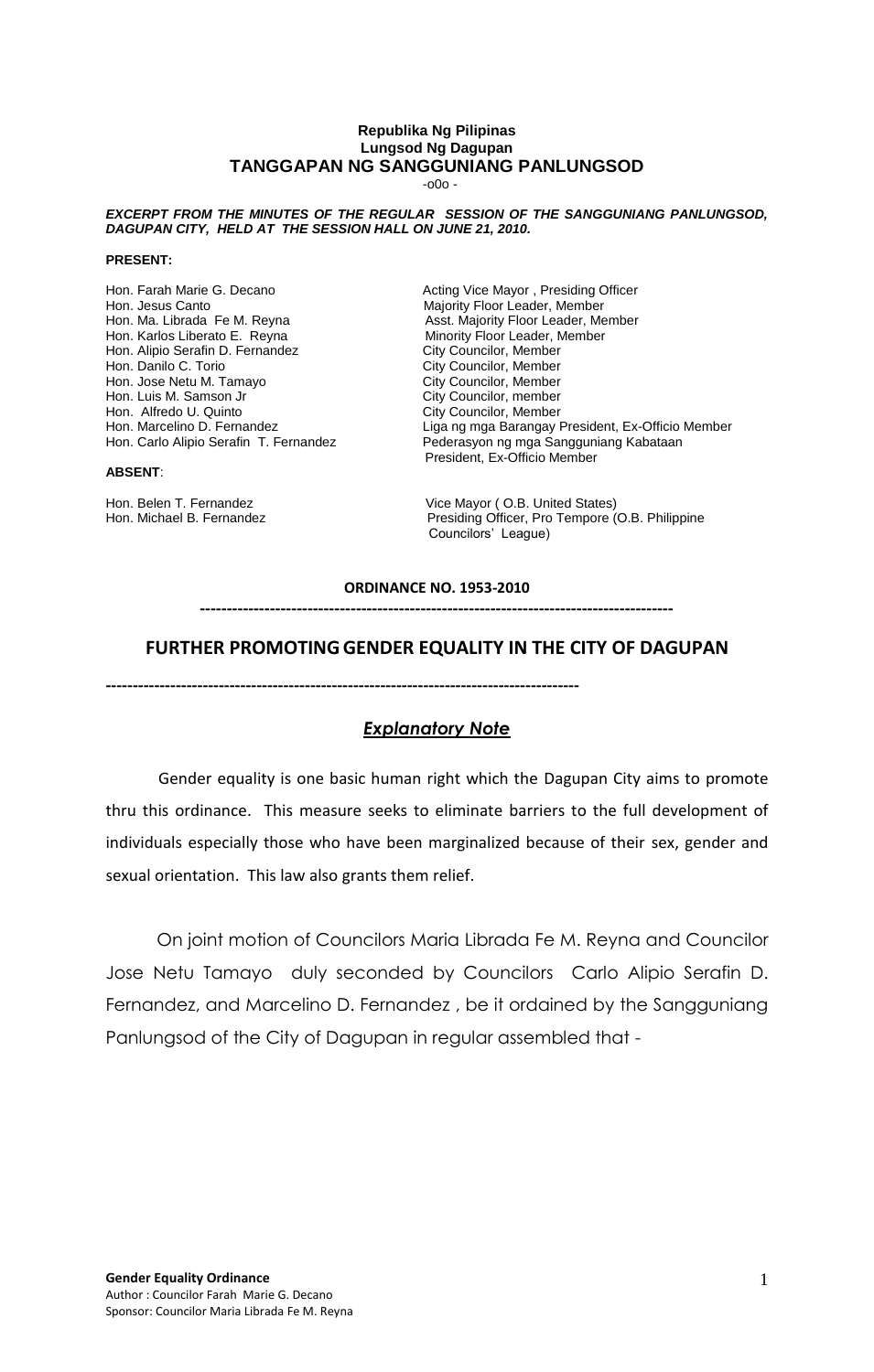## **Article I Principles and Policies**

**SECTION 1.** *Short Title*. This Ordinance shall be known as, "FURTHER PROMOTING GENDER EQUALITY IN THE CITY OF DAGUPAN" or in short, "Gender Equality" ordinance.

## **SECTION 2.** *Declaration of Principles.*

- A) The City affirms the worth and dignity of women and men as human beings;
- B) The City therefore upholds the rights of women and men as human rights;
- C) The City adheres to the basic principles of human rights, equality, equity and equal access to resources and to development as so declared under the 1987 constitution, various national laws and several international laws, conventions and documents.

 **SECTION 3.** *Principles of Human Rights.* All human beings are free and equal in dignity and rights. Human rights are characterized by universality, inalienability, indivisibility and interdependence. No one, therefore, should suffer discrimination on the basis of ethnicity, gender, age, language, sexual orientation, race, color, religion, political, or other opinion, national, social, or geographical origin, disability, property, birth, or other status.

 **SECTION 4**. *Declaration of Policies.* Guided by the foregoing principles, the Local Government of Dagupan shall:

- A) Respect, protect, fulfill and promote all human rights and fundamental freedom of women and men regardless of sex, gender, sexual orientation;
- B) Promote the empowerment of individuals and pursue equal opportunities for women and men, regardless of sex, gender and sexual orientation and ensure equal access to resources, and to development results and outcome;
- C) Eliminate discriminations against those who have been marginalized because of their sex, gender and sexual orientation;
- D) Endeavor to develop plans, policies, programs, measures, and mechanisms to address discrimination and inequality in the economic, political, social, and cultural life of women and men;
- E) Provide the necessary mechanisms to promote gender equality and undertake all legal measures necessary to foster and promote the equal opportunity for women and men, regardless of sex, gender and sexual orientation, to participate in and contribute to the development of the political, economic, social, and cultural realms;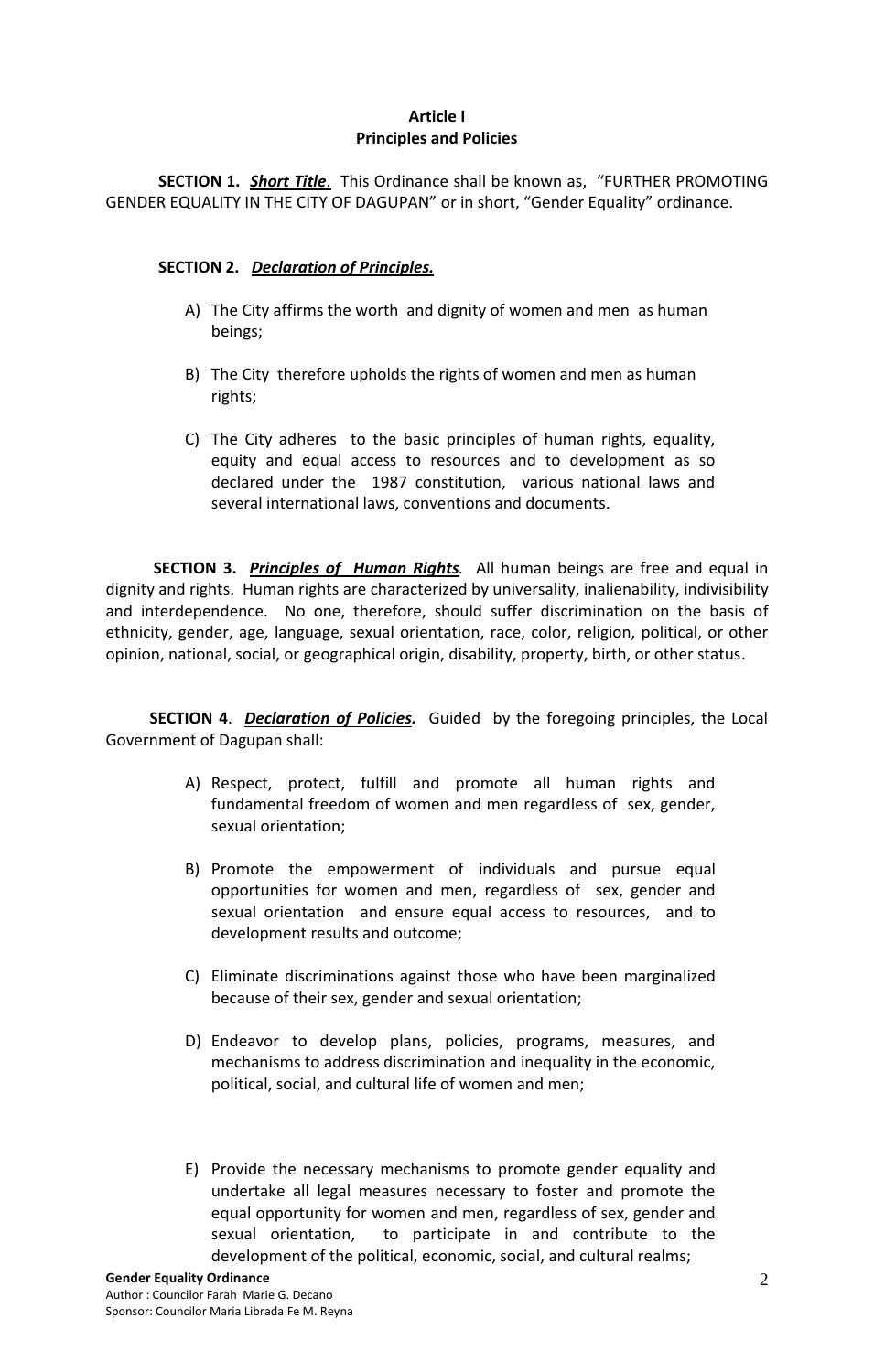### **ARTICLE II Definition of Terms**

**SECTION 5.** *Definitions***.** For purposes of this ordinance, the following terms are defined as follows:

- A) Women : are persons who are biologically female;
- B) Men : are persons who are biologically male;
- C) Gender : is a socially constructed difference between men and women. Differences are created artificially, partly through socialization and partly through positive and negative discrimination in the various institutions and structures of society;
- D) Gender equality : A human right that demands of a social order providing for equal treatment of men and women, regardless of sex, gender and sexual orientation; and equal opportunities for their full development without any discrimination.
- E) Gender-based : With regard to sex, gender and sexual orientation;
- F) Gender- based discrimination : any unequal treatment, unreasonable classification, exclusion or restriction due to one's sex, gender and sexual orientation which results to the impairment or nullification of the recognition, enjoyment, or exercise of human rights and fundamental freedoms in the political, economic, social, cultural, civil, or any other field.
- G) Sexual orientation : direction of one's sexual interest on the opposite sex, same, or both sexes such as heterosexuality, homosexuality (Lesbians and Gays) and bisexuality;

#### **ARTICLE III Dignity And Equality**

**SECTION 6.** *Right to Dignity.*As human beings, women and men, regardless of their sex, gender and sexual orientation have a right to dignity.

**SECTION 7.** *Right to Equality.* As human beings, women and men, regardless of their sex, gender and sexual orientation are entitled to equality of treatement.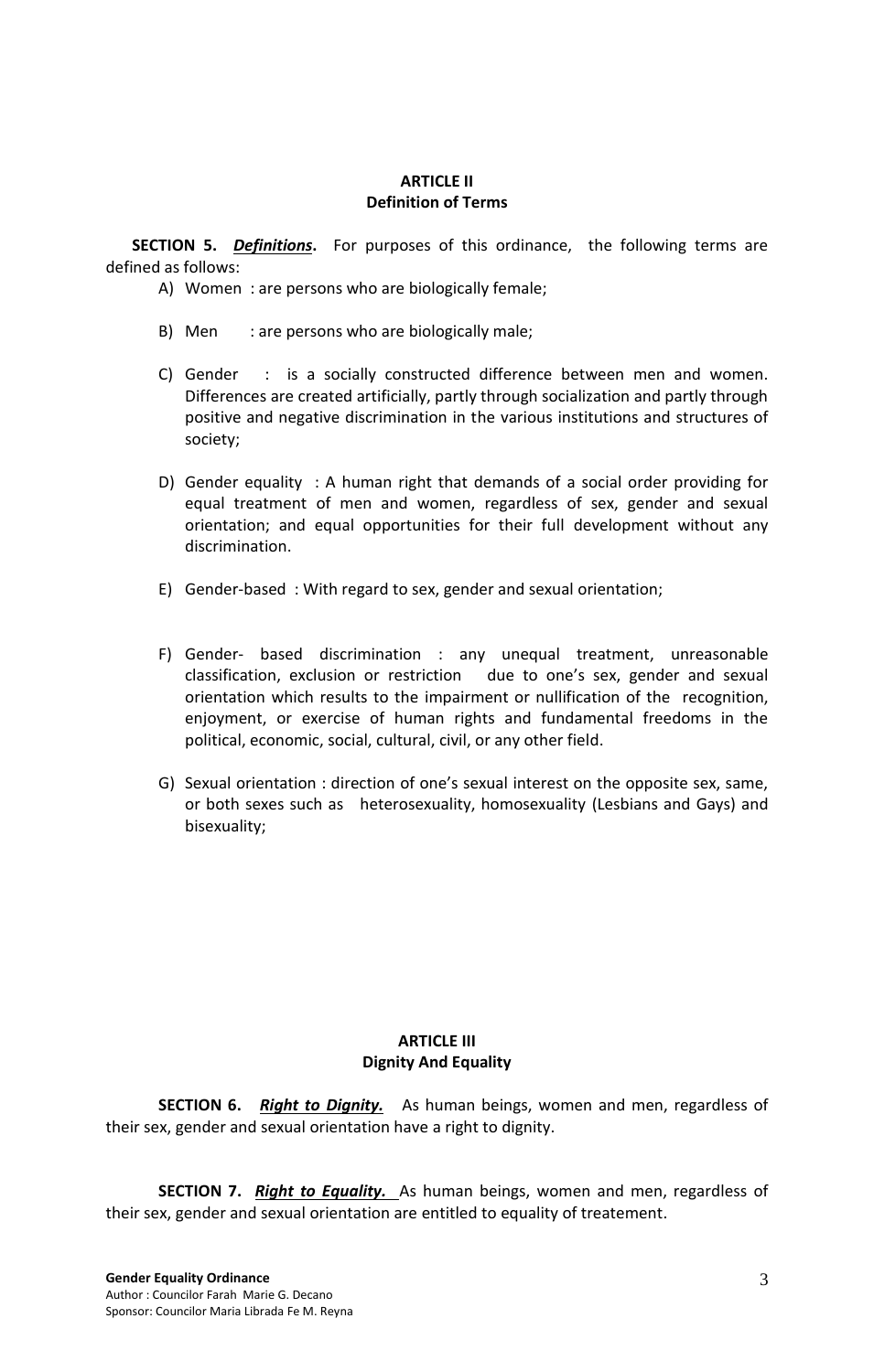**SECTION 8.** *Gender-Based Violations Against Dignity*. The following are considered as gender-based contemptuous acts committed against individuals resulting in or through disregard of their right to respect, privacy and dignity:

- A) Maliciously humiliating in public an individual due to his/her gender or sexual orientation and/or civil status whether said, done or written in a comical or serious manner;
- B) Maliciously inflicting physical harm on the individual due to his/her sexual orientation;
- C) Vexing, harassing, threatening the individual, either physically, verbally or in writing about his gender or sexual orientation;
- D) Continuously subjecting the individual to jokes, pranks, humor due to his/her gender or sexual orientation whether said, done or written, despite demand to discontinue;

 The foregoing acts in paragraphs A and B shall be punishable by 6 months imprisonment and/or a fine of five thousand pesos, while the acts described in paragraphs C and D shall be punishable by 3 months imprisonment and/or a fine of three thousand pesos.

**Section 9.** *Gender-Based Discrimination* . The following are considered genderbased discrimination in this ordinance:

- A) Labor and employment No person shall be dismissed from work because of one's sex, gender and sexual orientation; Further, no person shall receive a different salary or wage or compensation benefits solely on the bases of sex, gender and sexual orientation.
- B) Access to government resources No person shall be denied access to government assistance, resources and information due to his/her sex, gender and sexual orientation.
- C) Access to economic opportunities –No person shall be denied access to capability building and economic opportunities due to his sex, gender and sexual orientation.
- D) Access to consultative and other political processes No person shall be denied his/her right to participation, express his/her opinion on a public issue and/ or be denied his/her involvement in any political process due to his or her sex, gender and sexual orientation.

 Any violation of the foregoing shall be punishable by six months of imprisonment and/ or five thousand pesos. Should a corporation or its branch be sued, the president, the immediate manager and/ or supervisor/ department head shall be held liable with the erring employee.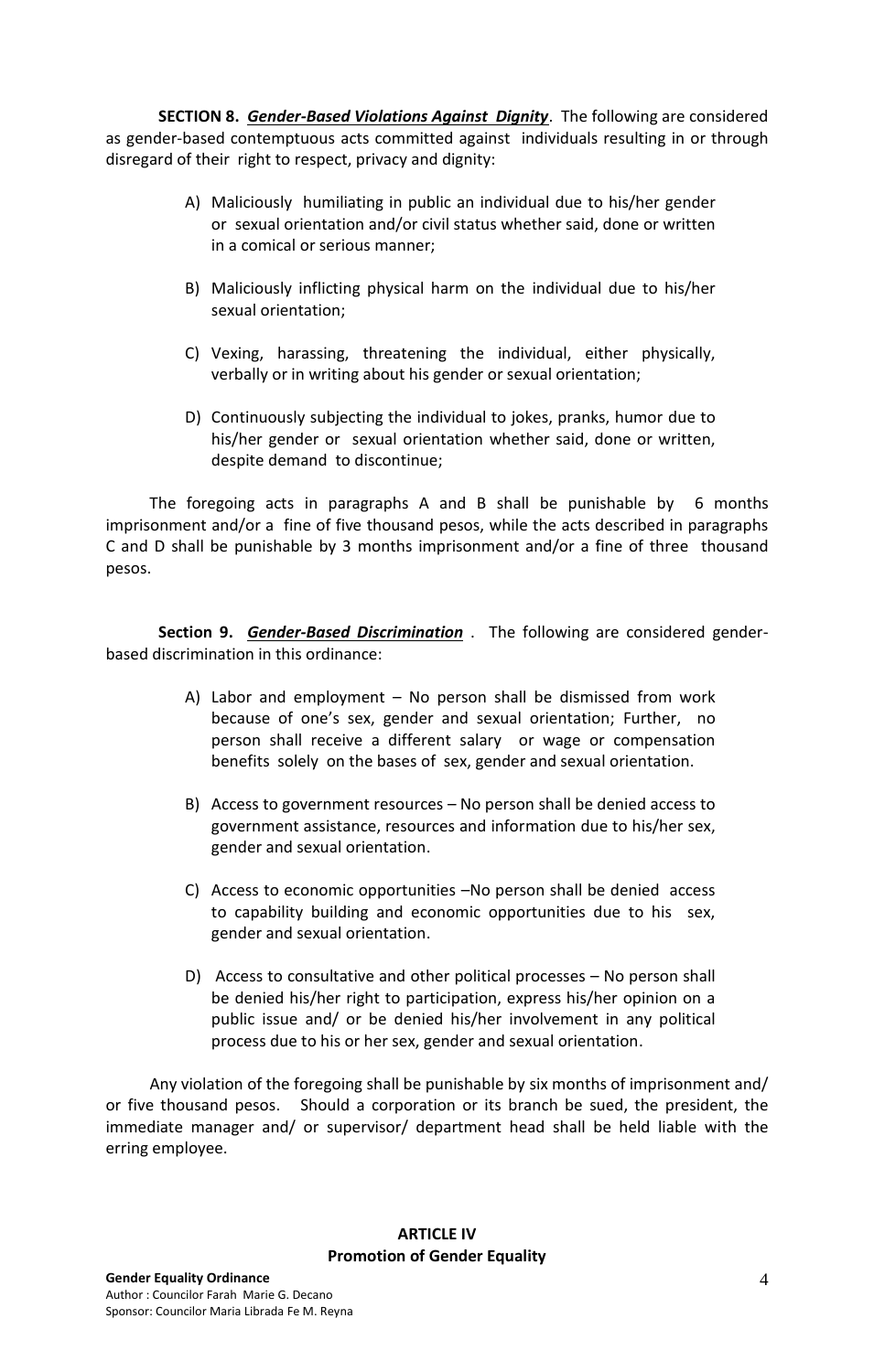**Section 10.** *Trainings, Seminars and Other Projects* The City of Dagupan thru its Gender and Development Council or its secretariat, the Gender and Development Office, shall sponsor trainings, seminars and other projects that promote gender equality and sensitivity.

 **Section 11. Information, Education, Campaign**. The City of Dagupan thru its Gender and Development Council or its secretariar, the Gender and Development Office, shall undertake information dissemination activities in order to raise the awareness on and sensitivity of the public to gender issues.

 **Section 12.** *Associations.*The City of Dagupan shall encourage the establishment of associations of individuals of various sex, gender and sexual orientation with the end that they become partners with the local government towards progress and development.

 **Section 13.** *Assistance to Associations***.** Subject to usual accounting rules and audit procedures, said associations may receive assistance from the City for its various gender equality promotion projects provided that the same is in accord with the City's GAD PLAN.

### **ARTICLE V Final Provisions**

 **Section 14.** *Appropriations.*The amount of Five Hundred Thousand Pesos (P500,000.00) shall be taken from the general fund annually for the implementation of this measure. This budget should be over and above the 5% Gender And Development(GAD) Budget.

 **Section 15.** *Implementing Rules and Regulations***.** The City Legal Office shall promulgate the rules and regulations pursuant to this ordinance.

 **Section 16.** *Separability Clause.* If any of the provisions of this ordinance is declared invalid, the other provisions not affected shall remain in full force and effect.

**Section 17. Repealing Clause.** All ordinance provisions inconsistent with this measure is hereby repealed.

 **Section 18.** *Effectivity.* This ordinance shall take effect after fifteen days following its complete publication in a newspaper of general circulation.

#### **ENACTED UNANIMOUSLY.**

**------**

## **Councilor Farah Marie Gonzalez Decano**

Author